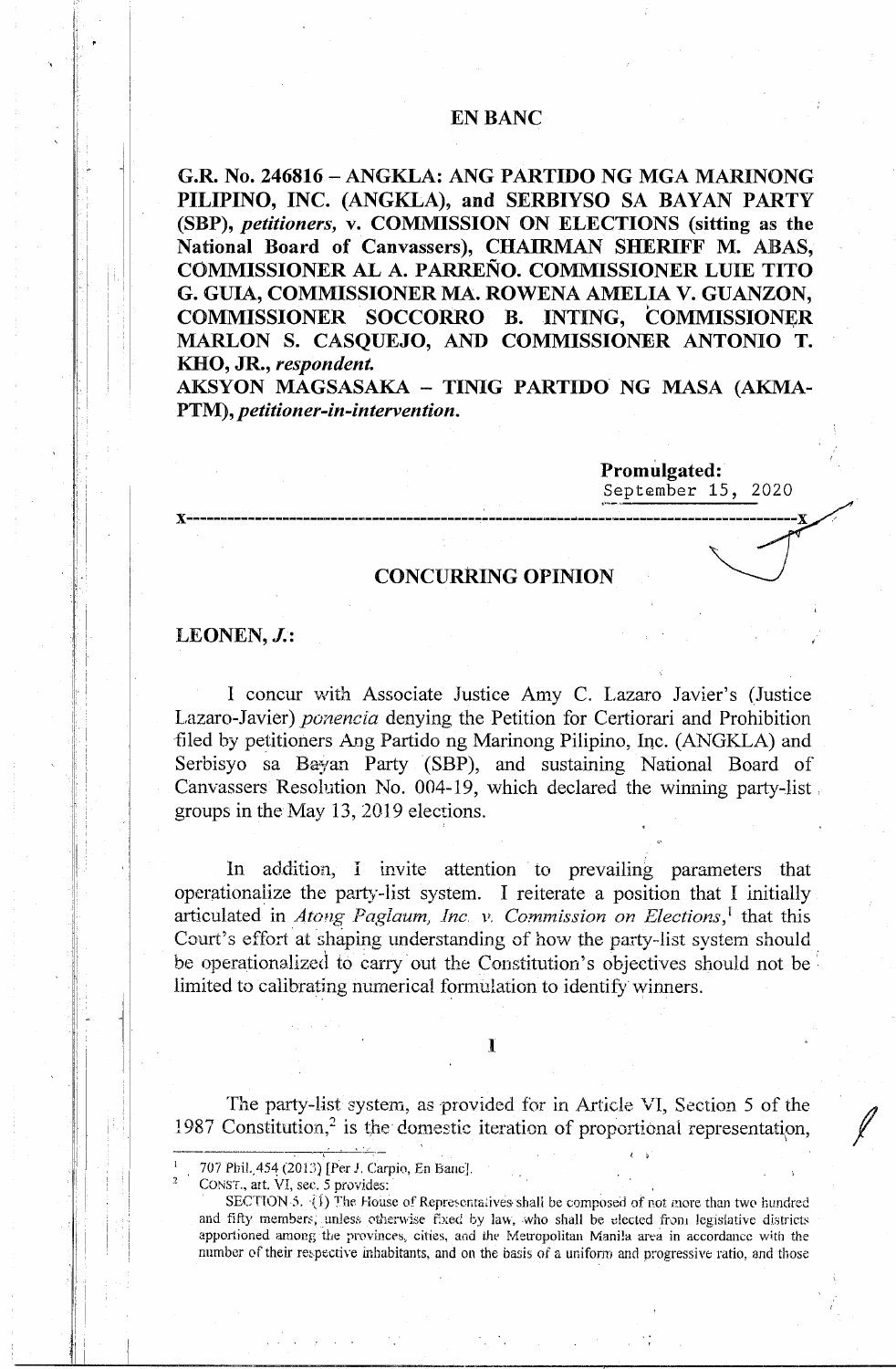# Concurring Opinion 2 G.R. No. 2468 6

4

Id.

..•

.,

I

I I I I !

 $\parallel$   $\parallel$  : ! .

.!  $\mathbb{I}$  ,  $\mathbb{I}$ I I .

an electoral system that has long existed in other jurisdictions and whioh currently exists in a multiplicity of jurisdictions.<sup>3</sup>

. The simulation of the simulation of the simulation of the simulation of the simulation of the simulation of the simulation of the simulation of the simulation of the simulation of the simulation of the simulation of the

Our election of party-list representatives stands out in domestic elections dominated by the "first past the post"<sup>4</sup> system. In a first past the post system, candidates win or are elected on the basis of a simple plurality.  $\cdot$ The winning candidate is simply the person who wins the most votes; in theory he or she could be elected with two votes, if every other candidate only secured a single vote."<sup>5</sup> This applies to our elections for President, Vice President, provincial governors and vice governors, city or municipal mayors and vice mayors, as well as barangay chairpersons. For these positions, winning candidates are simply candidates who outvote all other candidates. The same is true for the election of members of the House of Representatives representing legislative districts. The first past the post Representatives representing legislative districts. system similarly governs the election of senators and members of the sangguniang panlalawigan, sangguniang panglungsod, sangguniang bayan, and *sangguniang barangay.* In these collegial bodies however, multiple vacancies are simultaneously contested. Therefore, several individuals-as many as there are vacancies to be filled---are simultaneously elected, i.e., the highest ranking candidates corresponding to the number of vacancies.

Unlike the winning candidates for other elective public positions, members of the House of Representatives under the party-list system ate elected through a system of proportional representation. In proportional representation, seats are allocated in accordance with the proportion of the electorate that supports a political party, organization, or coalition. Winning an election, therefore, does not hinge on outranking competing candidates, but on securing proportional thresholds instead.

• . I .

As the unique, domestic iteration of a conceptual electoral mechanism shared with many jurisdictions, the Philippine party-list system is created by Article VI, Section 5 of the 1987 Constitution. The same provision, as well as Article VI, Section 6, spell out the party-list system's basic and immutable parameters: \

who, as provided by law, shall be elected through a party-list system of registered national, regional, and sectoral parties or organizations.

(3) Each legislative district shall comprise, as far as practicable, contiguous, compact and adjacent territory. Each city with a population of at least two hundred fifty thousand, or each province, shall have at least one representative.

(4) Within three years following the return of every census, the Congress shall make a reapportionment of legislative districts based on the standards provided in this section. ·

*See Electoral Systems,* THE ELECTORAL KNO'NLEDGE NETWORK, <http://aceproject.org/epl·cen/CDTable?question=ES005&view=country&set\_language=en> (last accessed on September 15, 2020). . · · · .

See Electoral Systems, THE ELECTORAL KNOWLEDGE NETWORK, <http://aceproject.org/aceen/topics/es/esd/esd01/esd01a/default> (last accessed on September 15, 2020).

<sup>(2)</sup> The party-list representatives shall constitute twenty per centum of the total munber of representatives including those under the party list. For three consecutive terms after the ratification of this Constitution, one-half of the seats allocated to party-list representatives shall be filled, as provided by law, by selection or election from the labor, peasant, urban poor, indigenous cultural communities, women, youth, and such other sectors as may be provided by law, except the religious sector.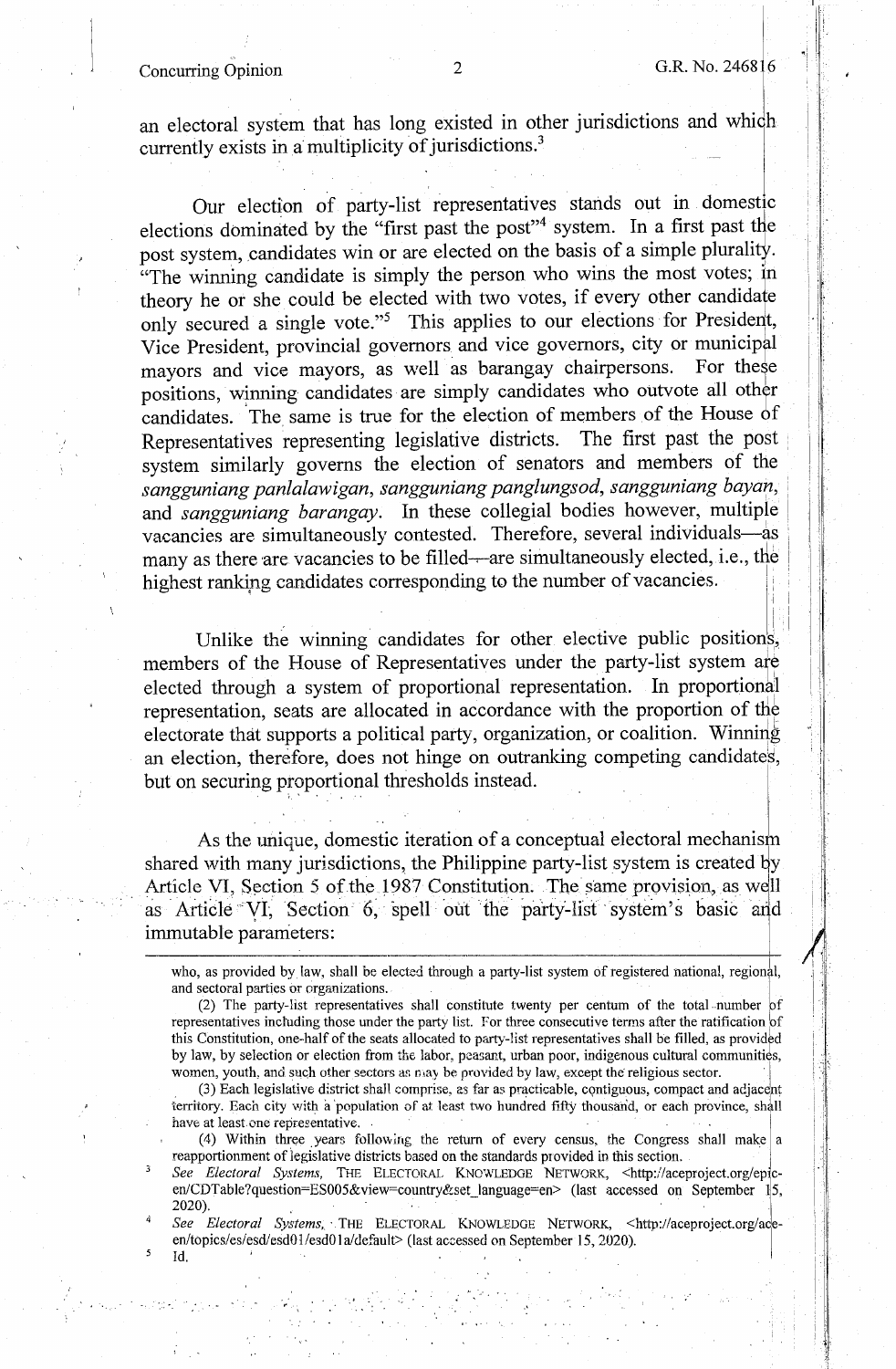Concurring Opinion  $\beta$  B G.R. No. 246816

I •

i : I': I I I I I, I i':

 $\mathbb{I}$  ,  $\mathbb{I}$ ! :

I I

I , i I \

SECTION 5. (1) The House of Representatives shall be composed of not more than two hundred and fifty members, unless otherwise fixed by law, who shall be elected from legislative districts apportioned among the provinces, cities, and the Metropolitan Manila area in accordance with the number of their respective inhabitants, and on the basis of a uniform and progressive ratio, *and those who, as provided by law, shall be elected through a party-list system of registered national, regional, and sectoral parties or organizations.* 

(2) *The party-list representatives shall constitute twenty per centum of the total number of representatives including those under the party list. For three consecutive terms after the ratification of this*  Constitution, one-half of the seats allocated to party-list representatives *shall be filled, as provided by law, by selection or election from the labor, peasant, urban poor, indigenous cultural communities, women, youth, and such other sectors as may be provided by law, except the religious sector.* 

(3) Each legislative district shall comprise, as far as practicable, contiguous, compact and adjacent territory. Each city with a population of at least two hundred fifty thousand, or each province, shall have at least one representative.

(4) Within three years following the return of every census, the Congress shall make a reapportionment of legislative districts based on the standards provided in this section.

SECTION 6. No person shall be a Member of the House of Representatives unless he is a natural-born citizen of the Philippines and, on the day of the election, is at least twenty-five years of age, able to read and write, and, except the party-list representatives, a registered voter in the district in which he shall be elected, and a resident thereof for a period of not less than one year immediately preceding the day of the election. (Emphasis supplied)

Thus, the party-list system is open to "registered national, regional, and sectoral parties or organizations." Further, party-list representatives shall "constitute twenty *per centum* of the total number of representatives including those under the party list." A transitory manner of filling party-list seats "[f]or three. consecutive terms after the ratification of th[e] Constitution" is also provided. Likewise, a party-list representative must be "a natural-born citizen of the Philippines and, on the day of the election, is at least twenty-five years of age, [and] able to read and write." Apart from these, Article VI, Section 5 stipulates that election to the party•-list system shall be "provided by law."

It is in keeping with Article VI, Section  $5$ 's injunction that Republic Act No. 7941 or the Party-List System Act, was passed in 1995.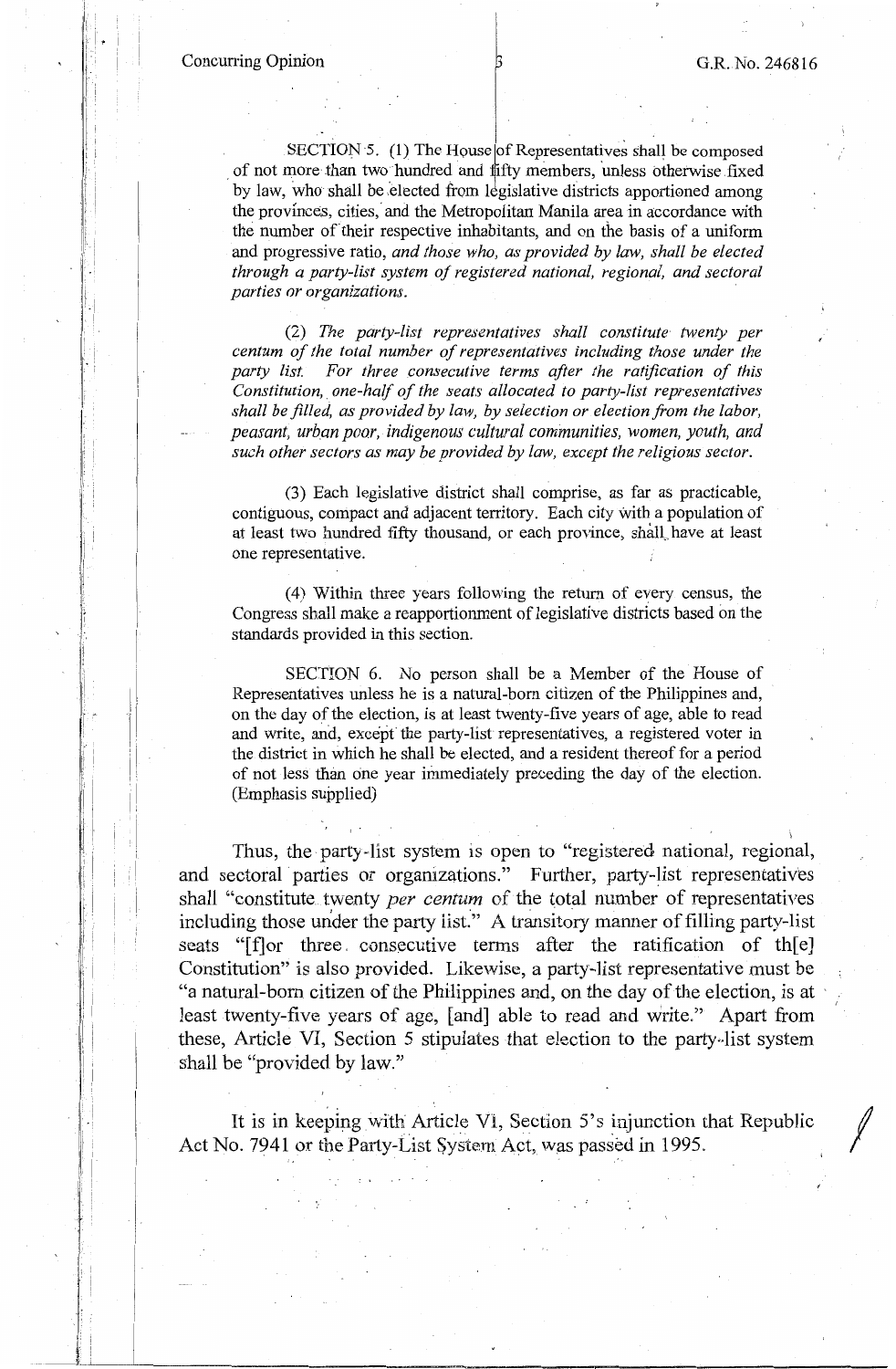Section 10 of the Party-List System Act provides for the manner of voting party-list representatives. Sections 11 and 12 concern the allocatio of party-list seats:

SECTION 10. *Manner of Voting.* - Every voter shall be entitled to two (2) votes: the first is a vote for candidate for member of the House of Representatives in his legislative district, and the second, a vote for the party, organization, or coalition he wants represented in the house of Representatives: Provided, That a vote cast for a party, sectoral organization, or coalition not entitled to be voted for shall not be counted: Provided, finally, That the first election under the party-list system shall be held in May 1998.

The COMELEC shall undertake the necessary information campaign for purposes of educating the electorate on the matter of the party-list system.

SECTION 11. *Number of Party-List Representatives.* - The party-list representatives shall constitute twenty *per centum* (20%) of the total number of the members of the House of Representatives including those under the party-list.

.. 1

For purposes of the May 1998 elections, the first five (5) major political parties on the basis of party representation in the House of Representatives at the start of the Tenth Congress of the Philippines shall not be entitled to participate in the party-list system.

In determining the allocation of seats for the second vote, the following procedure shall be observed:

- (a) The parties, organizations, and coalitions shall be ranked from the highest to the lowest based on the number of votes they garnered during the elections.
- (b) The parties, organizations, and coalitions receiving at least two percent (2%) of the total votes cast for the party-list system shall be entitled to one seat each: Provided, That those garnering more than two percent (2%) of the votes shall be entitled to additional seats in the [sic] proportion to their total number of votes: Provided, finally, That each party, organization, or coalition shall be entitled to not more than three  $(3)$  seats.

.. SECTION 12. *Procedure in Allocating Seats for Party-List Representatives.* — The COMELEC shall tally all the votes for the parties, organizations, or coalitions on a nationwide basis, rank them according to the number of votes received and allocate party-list representatives proportionately according to the percentage of votes obtained by each party, organization, or coalition as against the total nationwide votes cast for the party-fist system.

Thus, according to Section 11, the initial threshold is two percent (2%) of the total votes cast for the system. Every party, organization,  $\phi$ r coalition obtaining two percent  $(2\%)$  of the total votes cast for the party-list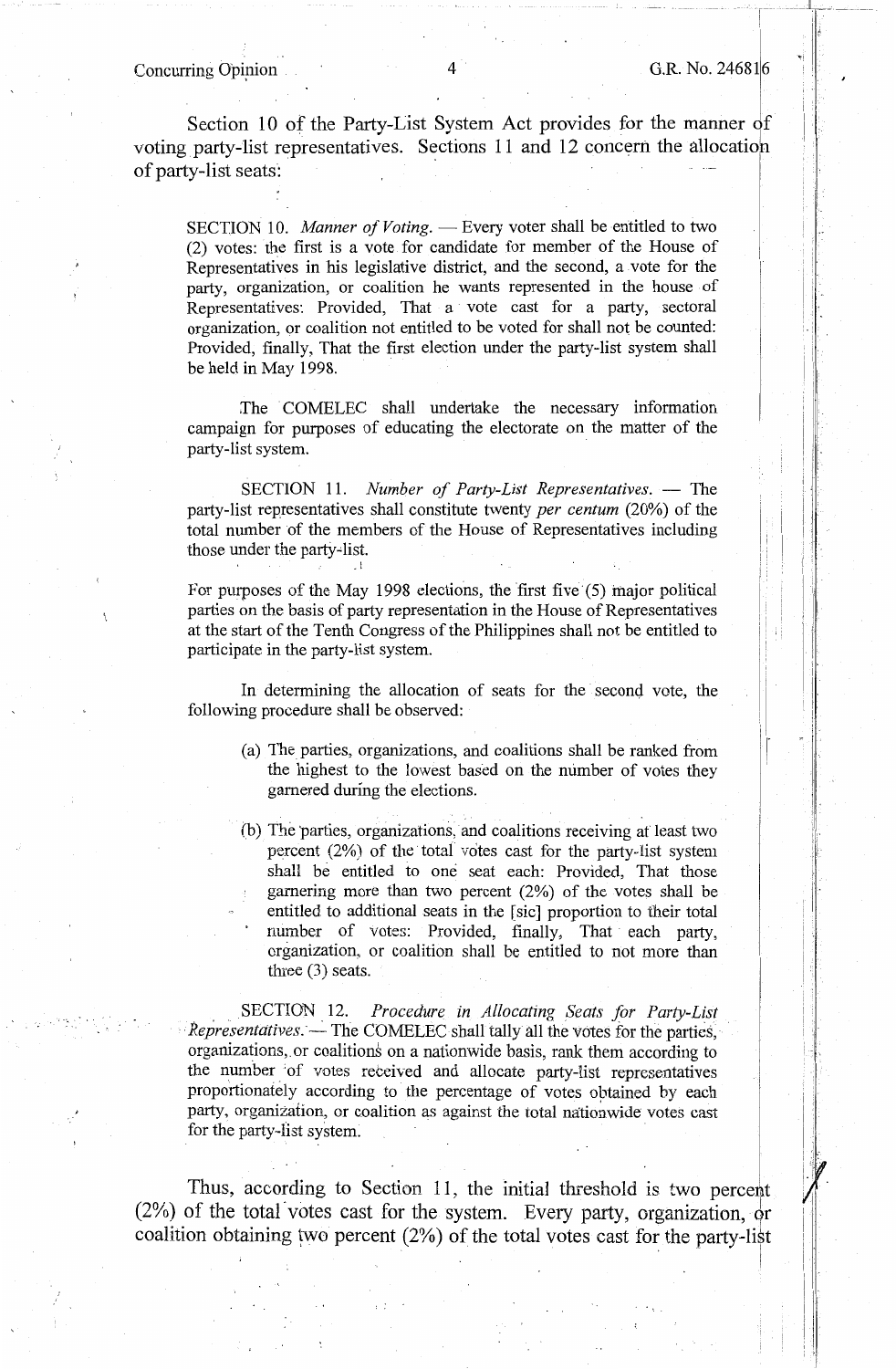## Concurring Opinion 5 G.R. No. 246816

*f* 

system shall be entitled to one  $(1)$  seat each. Thereafter, "those garnering more than two percent  $(2%)$  of the votes shall be entitled to additional seats in the [sic] proportion to their total number of votes[.}" Regardless of potentially much larger proportions obtained by parties, organizations or coalitions, however, "each party, organization, or coalition shall be entitled to not more than three (3) seats."

While ranking is involved, winning seats in the party-list system does not ultimately or exclusively depend on an ordinal system as winning seats in first past the post elections does. Rather, it relies on the extent of proportionate shares *vis-a-vis* a total figure that varies from one election to another, that is, the total number of votes cast for the party-list system in a given election.

## II

The party-list system is fundamentally a mechanism of proportional representation where proportions are reckoned in relation to the total number of votes cast for the party-list system in a given election, and where groups that obtain larger proportions of votes are naturally and logically placed at an advantage over those who obtain less. This basic nature is expressed in 1 Section 12 of the Party-List System Act: "The COMELEC shall tally all the votes... on a nationwide basis, rank them according to the number of votes received and allocate party-list representatives proportionately according to the percentage of votes obtained ... as against the total nationwide votes cast for the party-list system."

This same basic nature renders absurd and unacceptable petitioners', contention that, after seats are allotted to those groups that hurdled the twopercent-threshold, "[v]otes amounting to two percent  $(2\%)...$  obtained by each of the participating parties... should then be deducted from the total yotes of each of these party-list groups that have been entitled to and given guaranteed seats[,]"6 and that, "[t]he remaining party-list seats ... sh[ould] then be distributed in proportion to the recomputed number of votes[.]"<sup>7</sup>

Ignoring votes in the reckoning of proportions runs afoul of a partylist election as a race contested by the entire roster of candidates and won in consideration of all the votes cast by the electorate. Reckoning on the basis of a "recomputed number of votes"<sup>8</sup> artificially redraws the electoral terrain. It results in the distribution of remaining party-list seats based on an altered field of contestants and diminished number of votes. This undoes the logical advantage properly earned by those that hurdled the two-percent-threshold

6 *Ponencia,* p. 3.

<sup>7</sup>Id. Id.

! !

·i

I,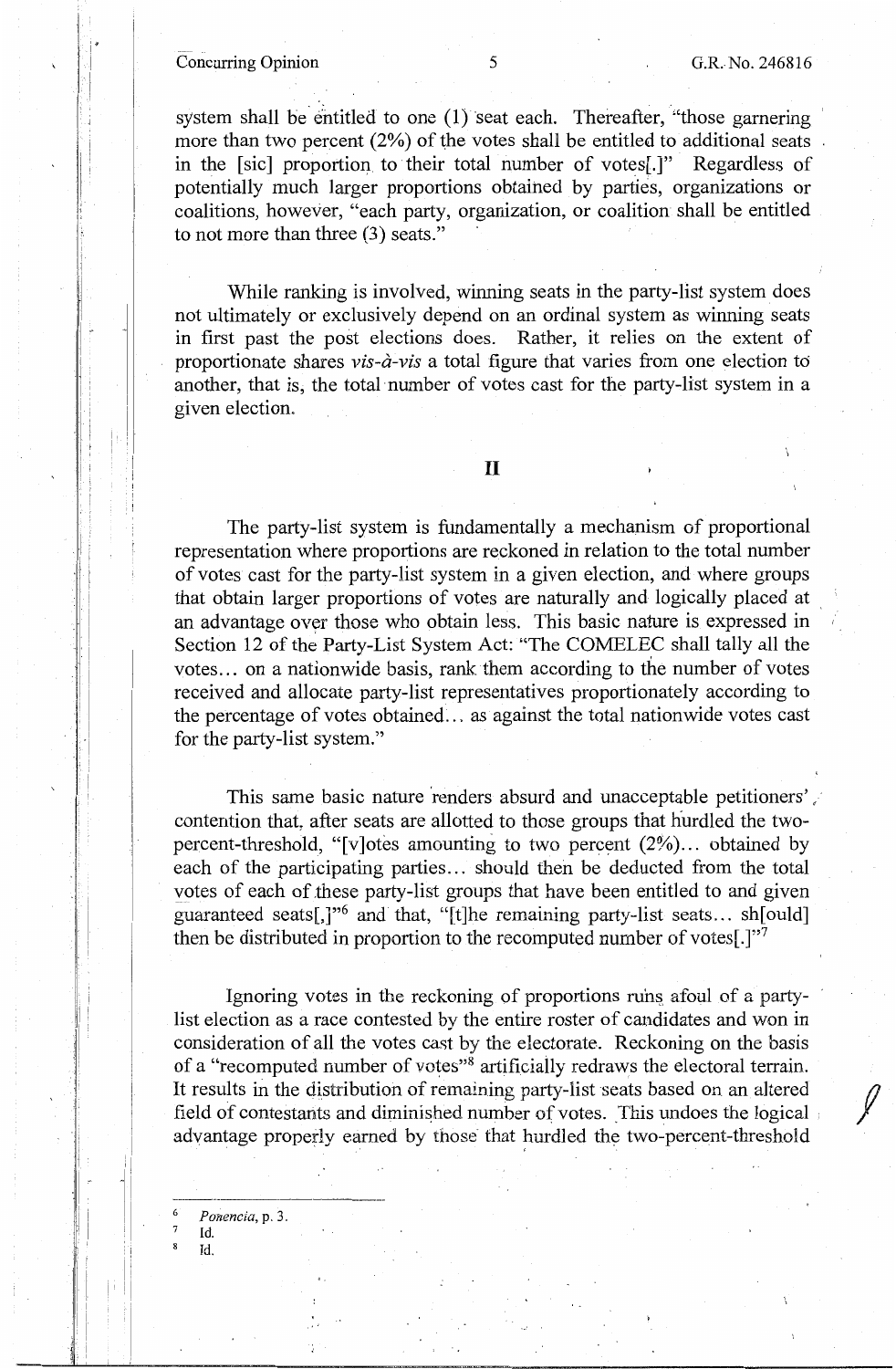#### Concurring Opinion

I I ·'

 $\cdot$  i

I i I

> [i i[

and enables the election of groups, even if their performance was manifestly worse off than those who have hurdled the basic threshold.

To concede petitioners' plea would be to negate the valid and sensible distinction between those that hurdled the threshold and those that did not. Ultimately, it violates the party-list system's fundamental objective  $\partial f$ enabling "meaningful representation [secured through]... the mandate of  $|a|$ sufficient number of people."<sup>9</sup>

Justice Lazaro-Javier's illustration of the sheer absurdity, not to mention, injustice and mockery of the totality of the electoral exercise which shall be induced by favorable action on petitioners' plea is well-taken:

For better appreciation, assume that party-list X garnered exactly 2% of the votes cast for the party-list system. Indubitably, it is guaranteed a seat in the first round of allocation. For the second round, its 2% vote will still be intact and will serve as the multiplier to the remaining number of seats after the first round of distribution.

In petitioners' proposal, however, a 2% deduction will be imposed against party~list X's before proceeding to the second round. This would result in X falling to the bottom of the ranking with zero percent  $(0\%)$ vote, dimming its chances, if not disqualifying it altogether, for the second round. This is *contrary to the language of the statute which points to proportionality in relation to the TOTAL number of votes received* by a party, organization or coalition in the party-list election, and the intention behind the law to acknowledge the two-percenters' right to participate in the second round of seat allocation for the additional seats.<sup>10</sup>

It does not help petitioners' position, as the *ponencia* points out, 11 that petitioners asserted an alternative method of allocating party-list seats only in the wake of their defeat in the 2019 elections. They found nothing wrong with the method that is currently in place when they were benefitting from and, on the basis of it, proclaimed winners in previous elections. An electoral system is meant to be an objective and dispassionate means for determining winners in an election. For it to be upheld at one instance and assailed at another based on how one fares is to undermine an electoral system's requisite neutrality and to subvert meaningful democratic representation.

## III

To facilitate the objectives of proportional representation as supplement to the dominant electoral system, the Constitution and the Party-

Veterans Federation Party v. Commission on Elections, 396 Phil. 419, 441 (2000) [Per J. Panganiban, En Banc].

- $10$ <sup>0</sup>*Ponencia,* pp. 27-28. 11 Id. at 10-11.
-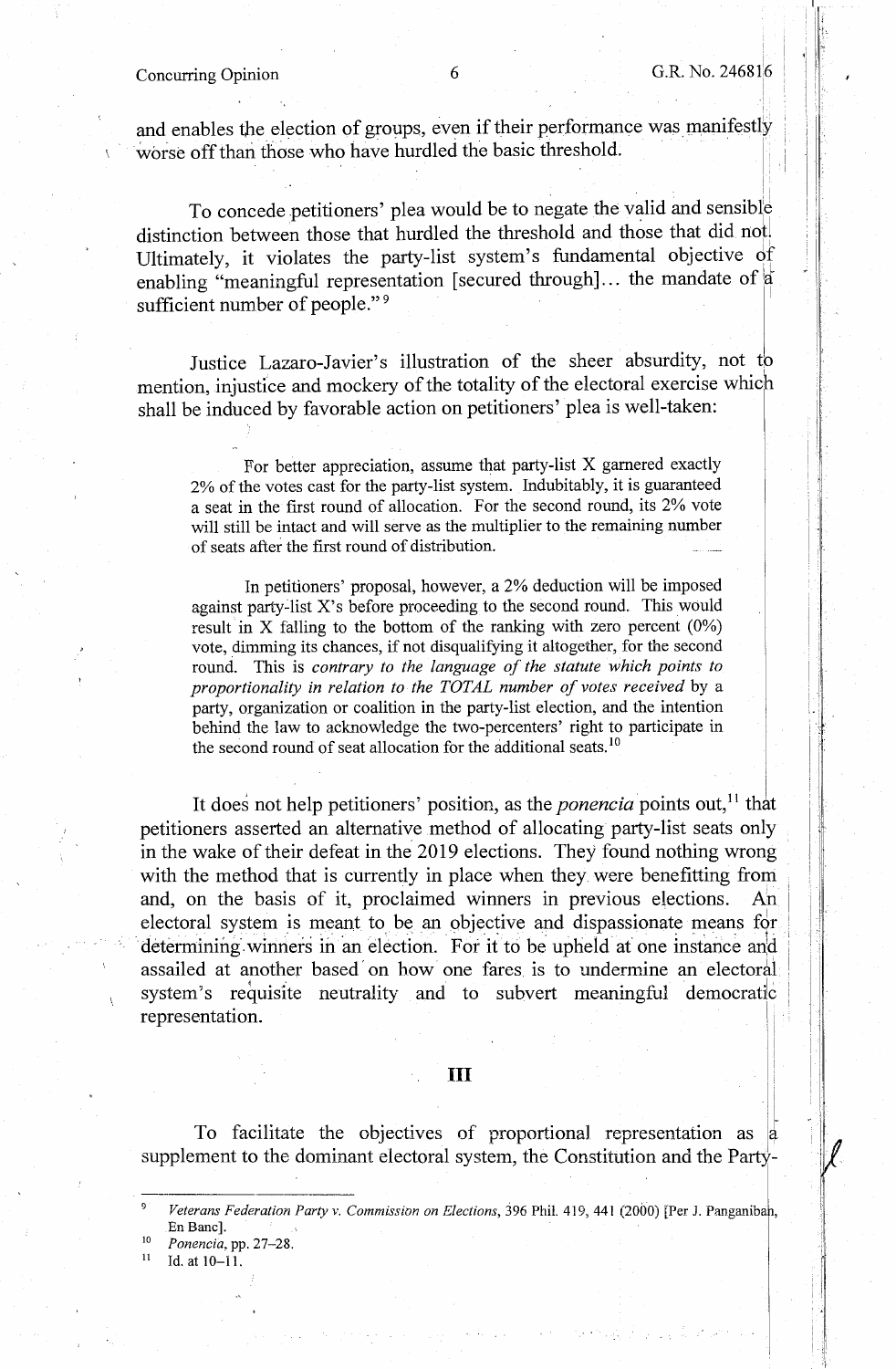. I

*!* 

List System Act prescribe parameters that operationalize our umque, domestic mode of proportional representation.

Jurisprudence has, in turn, interpreted relevant constitutional and statutory provisions in a manner that will give effect to the party-list system's lofty objectives. Of particular note is *Barangay Association for National Advancement and Transparency (BANAT)* v. *Commission on Elections*,<sup>12</sup> where this Court clarified the rules for allocating party-list seats:

In determining the allocation of seats for party-list representatives under Section 11 of [Republic Act] No. 7941, the following procedure shall be observed:

- 1. The parties, organizations, and coalitions shall be ranked from the highest to the lowest based on the number of votes they garnered during the elections.
- 2. The parties, organizations, and coalitions receiving at least two percent (2%) of the total votes cast for the party-list system shall be entitled to one guaranteed seat each.
- 3. Those garnering sufficient number of votes, according to the ranking in paragraph l, shall be entitled to additional seats in proportion to their total number of votes until all the additional seats are allocated.
- 4. Each party, organization, or coalition shall be entitled to not more than three  $(3)$  seats.<sup>13</sup>

The Party-List System Act's stipulation of an initial two-percent (2%) threshold serves a vital interest by filtering party-list representation to those groups that have secured\_ the support of a sufficiently significant portion of *:*  the electorate.

Our elections for the House of Representatives is akin to elections for the German *Bundestag* (federal parliament) where voters similarly cast a first vote or *"Erststimme"* for district representative ( which follows a first past the post system), and a second vote or *"Zweitstimme"* for a political party.<sup>14</sup> For a party to occupy seats, it must secure a five percent  $(5\%)$ threshold (n.b., more than doubly higher than our standard). This threshold "excludes very small parties from parliamentary representation.<sup>[1715</sup> This exclusionary effect is deliberate and far from an inadvertent consequence: "[t]his system was put in place to prevent smaller splinter parties - like those

15 Id.

; . ' I I I I I

<sup>12 604</sup> Phil. 131 (2009). [Per J. Carpio, En Banc].<br>
13 Id. at 162.<br>
<sup>14</sup> *See Michael Krennerich, <i>Germany: The Original Mixed Member Proportional System*, THE ELECTORAL KNOWLEDGE NETWORK, <http://aceproject.org/regions-en/countries-andterritories/DE/case-studies/germany-the-original-mixed-member-proportional-system> (last accessed on September 15, 2020).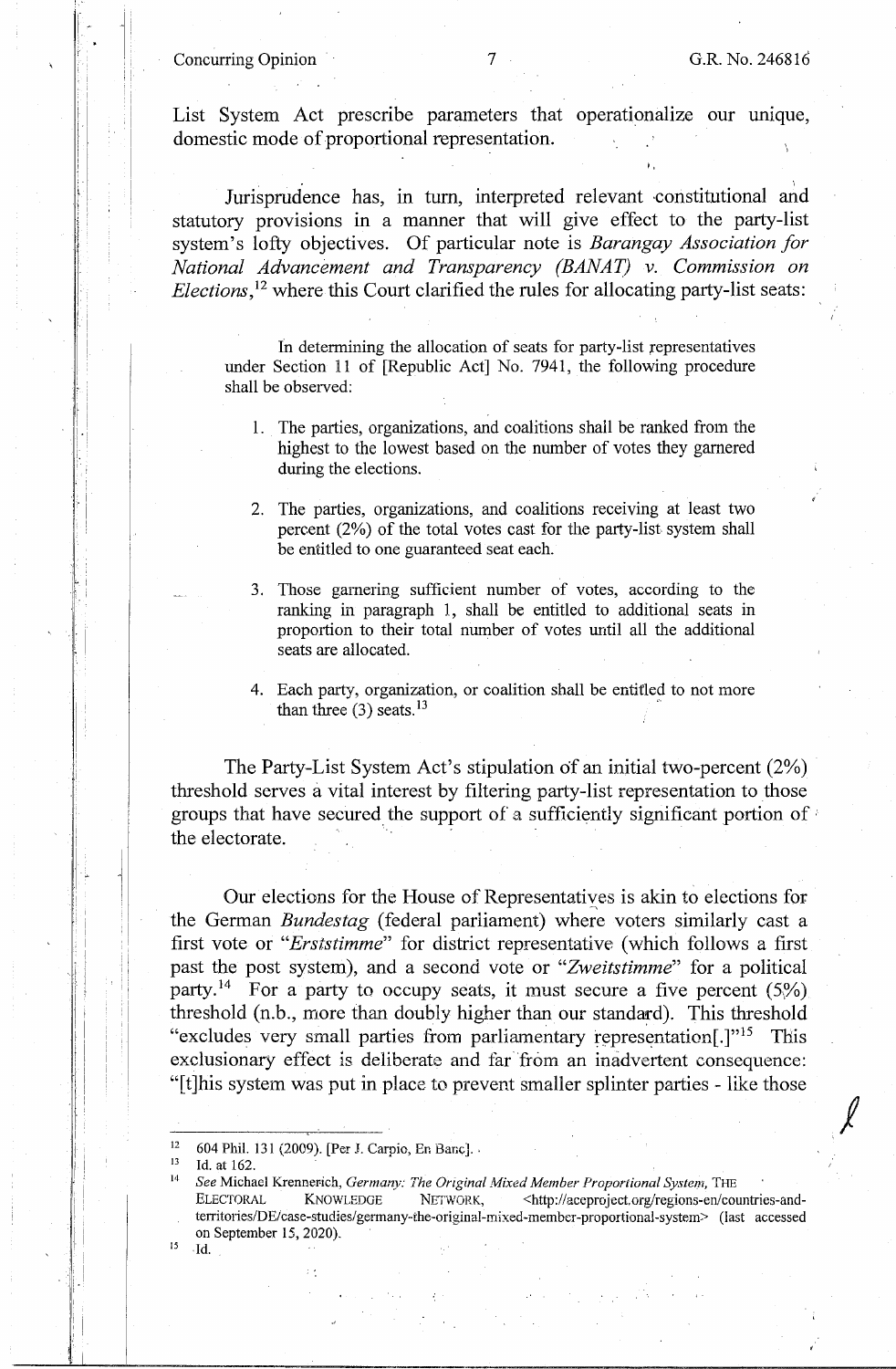#### Concurring Opinion 8

 $\mathbb{I}$ i  $\perp$ 

> i I

that bogged down the Weimar Republic in the 1920s - from entering parliament."<sup>16</sup>

Accordingly, it has long been settled by this Court that the twp percent (2%) threshold is a valid standard that furthers the interest of robust democratic representation. From this, it follows that the Party-List System Act validly distinguishes between those groups that meet the two percent (2%) threshold, and those that fail to do so:

The two percent threshold is consistent not only with the intent of the framers of the Constitution and the law, but with the very essence of "representation." Under a republican or representative state, all government authority emanates from the people, but is exercised by representatives chosen by them. But to have meaningful representation, the elected persons must have the mandate of a sufficient number of people. Otherwise, in a legislature features the party-list system, the result might be the proliferation of small groups which are incapable of contributing significant legislation, and which might even pose a threat to the stability of Congress. Thus, even legislative districts are apportioned according to "the number of their respective inhabitants, and on the basis of a uniform and progressive ratio" to ensure meaningful local representation.<sup>17</sup>

## IV

As an alternative to the predominant electoral system, the party-list system is principally concerned with advancing democratic representation. It endeavors to make up for the shortcomings of traditional elections through simple plurality. This is a particularly acute concern in the experience of Philippine electoral politics. As I have previously explained in my Separate Opinion in *Atong Paglaum, Inc. v. Commission on Elections*:<sup>18</sup> - . - - <sup>I</sup>---

The core principle that defines the relationship between our government and those that it governs is captured in the constitutional phrase that ours is a "democratic and republican state". A democratic and republican state is founded on effective representation. It is also founded on the idea that it is the electorate's choices that must be given full consideration.

 $\mathcal{F}^{\mathcal{E}}(\mathcal{E}^{\mathcal{E}}_{\mathcal{E}})$  , and the set of  $\mathcal{E}^{\mathcal{E}}_{\mathcal{E}}$ The party list system is an attempt to introduce a new system of politics, in our country, one where voters choose platforms and principles primarily and candidate-nominees secondarily. As provided in the Constitution, the party list system's intentions are broader than simply to

18 707 Phil. 454 (2013) [Per J. Carpio, En Banc].

<sup>&</sup>lt;sup>16</sup> How does the German general election work?, DW, <https://www.dw.com/en/how-does-the-germahgeneral-election-work/a-37805756> (last accessed on September 15, 2020).

Veterans Federation Party v. Commission on Elections, 396 Phil. 419, 441 (2000) [Per J. Panganiban, En Banc].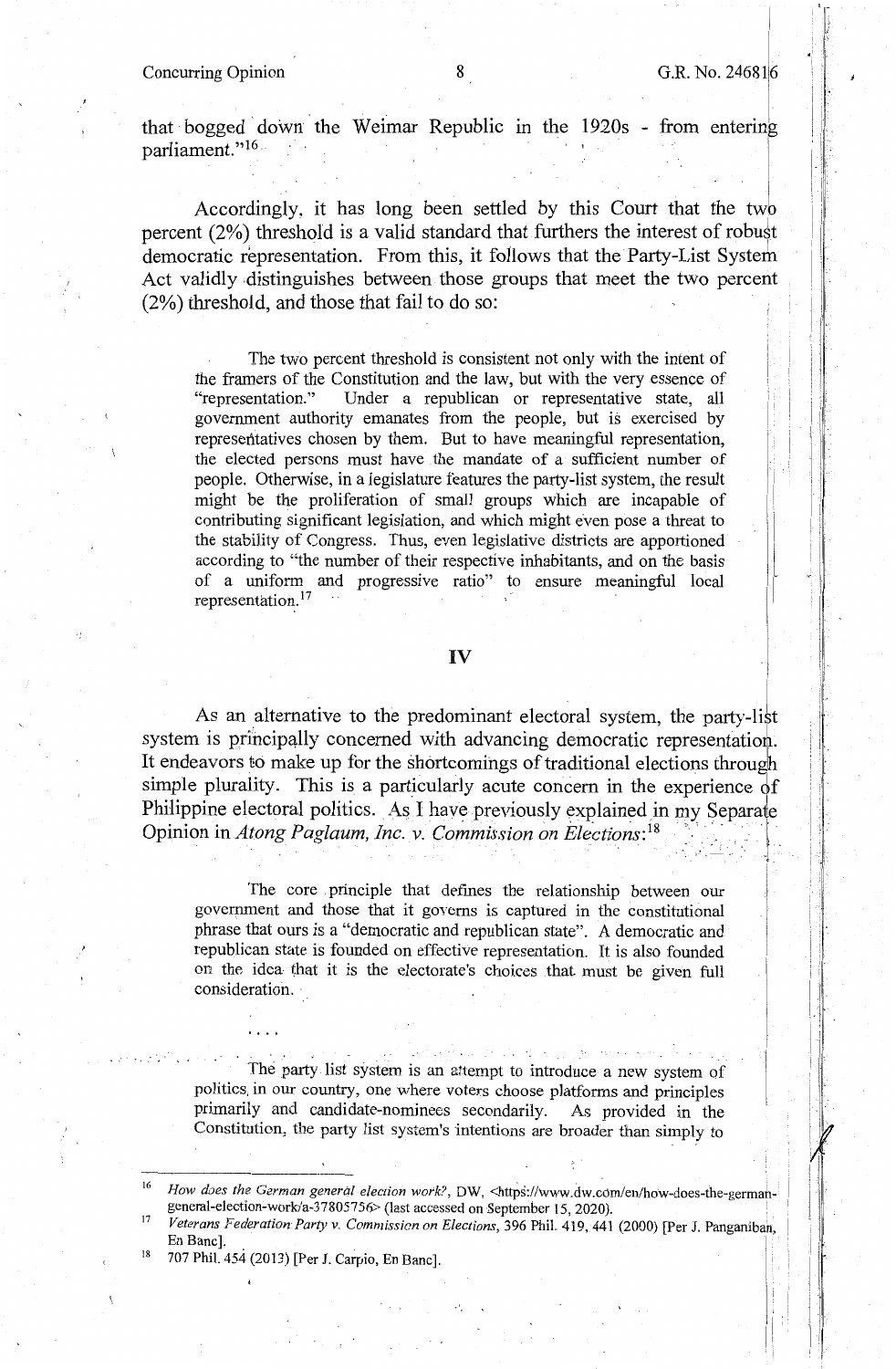I ' I· I

1!

 $\cdot$  :

 $\mathbf{I}$  $\mathsf{I}$  .  $\mathsf{I}$ 

I

 $\parallel$  : I I

I !

*I* 

"ensure that those who are marginalized and represented become lawmakers themselves''.

Historically, our electoral exercises privileged the popular and, perhaps, pedigreed individual candidate over platforms and political programs. Political parties were convenient amalgamation[s] of electoral candidates from the national to the local level that gravitated towards a few of its leaders who could marshall the resources to supplement the electoral campaigns of their members. Most elections were choices between competing personalities often with very little discernible differences in their interpretation and solutions for contemporary issues. The electorate chose on the bases of personality and popularity; only after the candidates were elected to public offices will they later find out the concrete political programs that the candidate will execute. Our history is replete with instances where the programs that were executed lacked cohesion on the basis of principle. In a sense, our electoral politics alienated and marginalized large parts of our population.

The party list system was introduced to challenge the *status quo.* It could not have been intended to enhance and further entrench the same system. It is the party or the organization that is elected. It is the party list group that authorizes, hopefully through a democratic process, a priority list of its nominees. It is also the party list group that can delist or remove their nominees, and hence replace him· or her, should he or she act inconsistently with the avowed principles and platforms of governance of their organization. In short, the party list system assists genuine political parties to evolve. Genuine political parties enable true representation, and hence, provide the potential for us to realize a "democratic and republican state". $\frac{19}{19}$  (Citations omitted)

Even as it aims to challenge dominant ways in politics, the party-list system remains, at its core, an alternative electoral system. It is not a mechanism for affirmative action *per se* where predetermined underrepresented or marginalized groups are given exclusive access to seats in Congress. Thus, though enabling sectoral representation, the party-list system is also open to national and regional parties or organizations. It facilitates representation by drawing the focus away from personalities, popularity, and patronage; to programs, principles, and policies. It does not do so by extending extraordinary benefits to select sectors. It challenges , voters to see beyond what the dominant electoral system sustains, as well as candidates and political parties to consolidate on considerations other than' what may suffice in personality-affirming races won by simple plurality. It allows the forging of organizations and coalitions, and facilitates representation on the basis of ideologies, causes, and ideals that go beyond strict sectoral lines:

In a sense, challenging the politics of personality by constitutionally entrenching the ability of political parties and organizations to instill party discipline can redound to the benefit of those who have been marginalized and underrepresented in the past. It makes it possible for nominees to be chosen on the basis of their loyalty to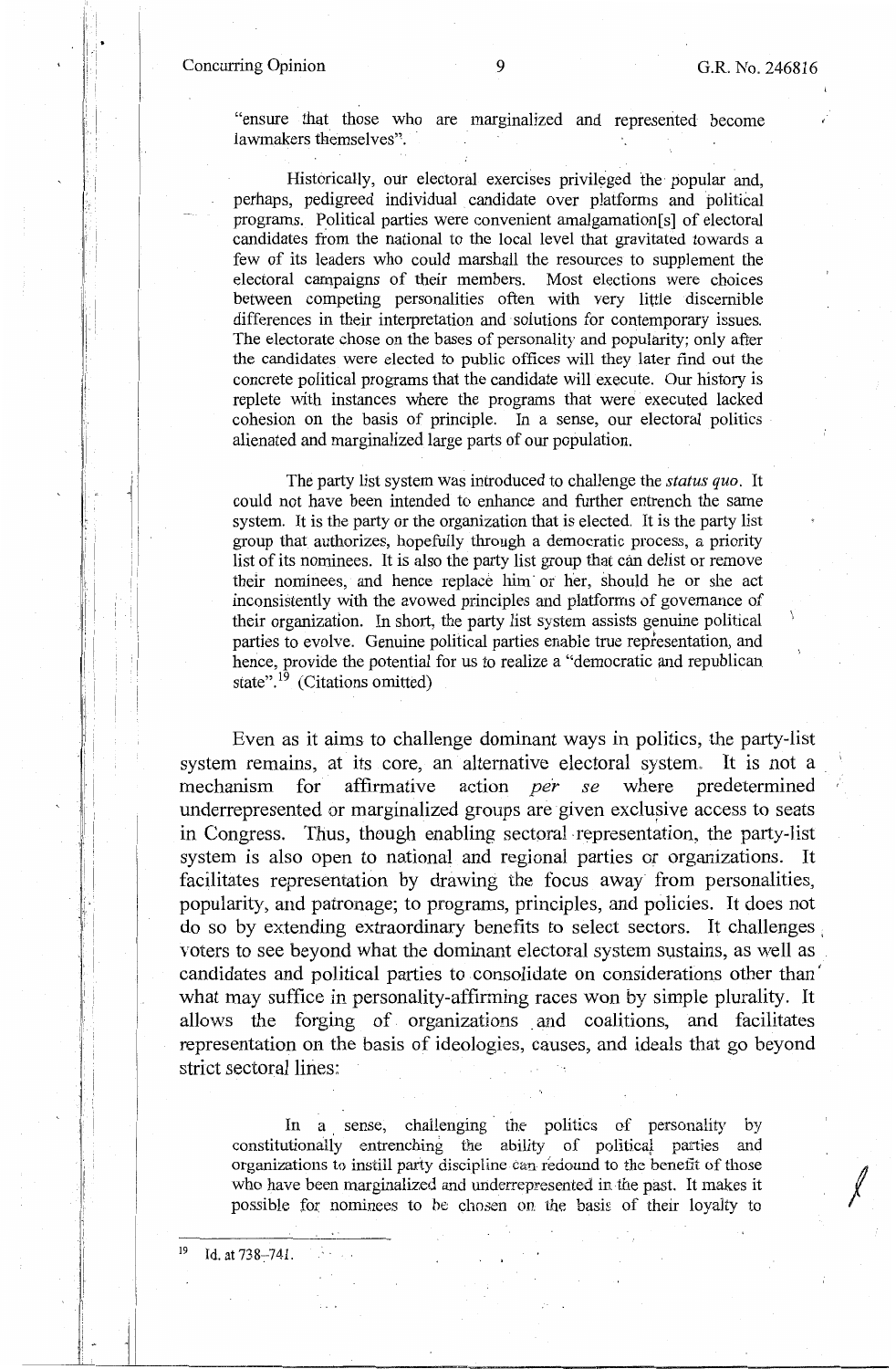.1

I I

! i  $\mathbf{r}$ I I ,·

principle and platform rather than their family affiliation. It encourages more collective action by the membership of the party and hence will reduce the possibility that the party be controlled only by a select few.

Thus, it is not only "for the marginalized and underrepresented in our midst ... who wallow in poverty, destitution and infirmity" that the party list system was enacted. Rather, it was for everyone in so far as attempting a reform in our politics.

But, based on our recent experiences, requiring "national, regional and sectoral parties and organizations" that participate in the party list system to be representatives of the "marginalized and underrepresented sector" and be "marginalized and underrepresented themselves" is to engage in an ambiguous and dangerous fiction that undermines . the possibility for vibrant party politics in our country. This requirement, in fact, was the very requirement that "gut the substance of the party list system".

Worse, contrary to the text of the constitution, it fails to appreciate the true context of the party list system.

It is inconceivable that the party list system framed in our Constitution make it impossible to accommodate green or ecological parties of various political persuasions.

· Environmental causes do not have as their constituency only those who are marginalized or underrepresented. Neither do they only have for their constituency those "who wallow in poverty, destitution and infirmity". In truth, all of us, regardless of economic class, are constituents of ecological advocacies.

Also, political parties organized along ideological lines - the socialist or even right wing political parties — are groups motivated by a their own narratives of our history, a vision of what society can be and how it can get there. There is no limit to the economic class that can be gripped by the cogency of their philosophies and the resulting political platforms. Allowing them space in the House of Representatives if they have the constituency that can win them a seat will enrich the deliberations in that legislative chamber. Having them voice out opinions - whether true or false — should make the choices of our representatives richer. It will make the choices of our representatives more democratic.

Ideologically oriented parties work for the benefit of those who are marginalized and underrepresented, but they do not necessarily come mainly from that economic class. Just a glance at the history of strong political parties in different. jurisdictions will show that it will be the public intellectuals within these parties who will provide their rationale and continually guide their membership in the interpretation of events and, thus, inform their movement forward.

Political ideologies have people with kindred ideas as their constituents. They may care for the marginalized and underrepresented, but they are not themselves — nor for their effectivity in the House of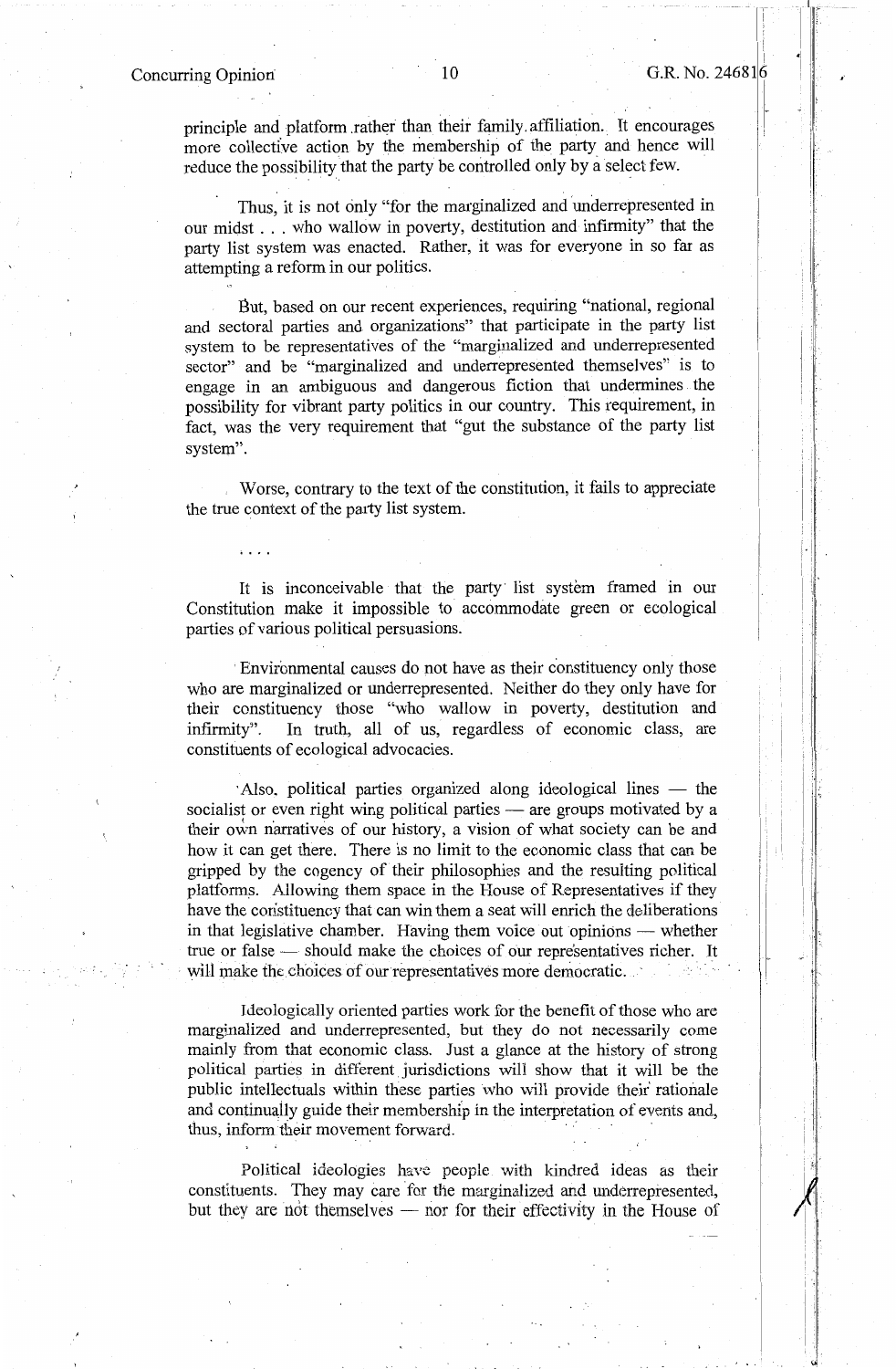Concurring Opinion 11 G.R. No. 246816

 $|\cdot|$  $\mathcal{L}$ 

,·1 ' I I .

 $\prod_{i=1}^n$ I l

> $\mathbf{I}$ r I ! [

 $\mathbb{F}$  1.

*I* 

Representatives should we require that they can only come from that  $class.<sup>20</sup>$  (Citations omitted)

In keeping with these, I have articulated, and continue to maintain, that participation in the party-list system should be in keeping with the following benchmarks:

First, the party list system includes national, regional and sectoral parties and organizations;

Second, there is no need to show that they represent the "marginalized and underrepresented". However, they will have to clearly show how their plans will impact on the "marginalized and underrepresented". Should the party list group prefer to represent a sector, then our rulings in *Ang Bagong Bayani* and *BAlvAT* will apply to them;

Third, the parties or organizations that participate in the party list system must not also be a participant in the election of representatives for the legislative districts. In other words, political parties that field candidates for legislative districts cannot also participate in the party list system;

Fourth, the parties or organizations must have political platforms guided by a vision of society, an understanding of history, a statement of their philosophies and how this translates into realistic political platforms;

Fifth, the parties or organizations  $-$  not only the nominees  $$ must have concrete and verifiable track record of political' participation showing their translation of their political platforms into action;

Sixth, the parties or organizations that apply for registration must be organized solely for the purpose of participating in electoral exercises;

Seventh, they must have existed for a considerable period, such as three  $(3)$  years, prior to their registration. Within that period they should be able to show concrete actiyities that are in line with their political platforms;

Eighth, they must have such numbers in their actual active membership roster so as to be able to mount a credible campaign for purpose of enticing their audience (national, regional or sectoral) for their election;

Ninth, a substantial number of these members must have participated in the political activities of the organization;

Tenth, the party list group must have a governing structure that is not only democratically elected but also one which is not dominated by the nominees themselves;

Eleventh, the nominees of the political party' must be selected through a transparent and democratic process;

20 Id. at 741-744.